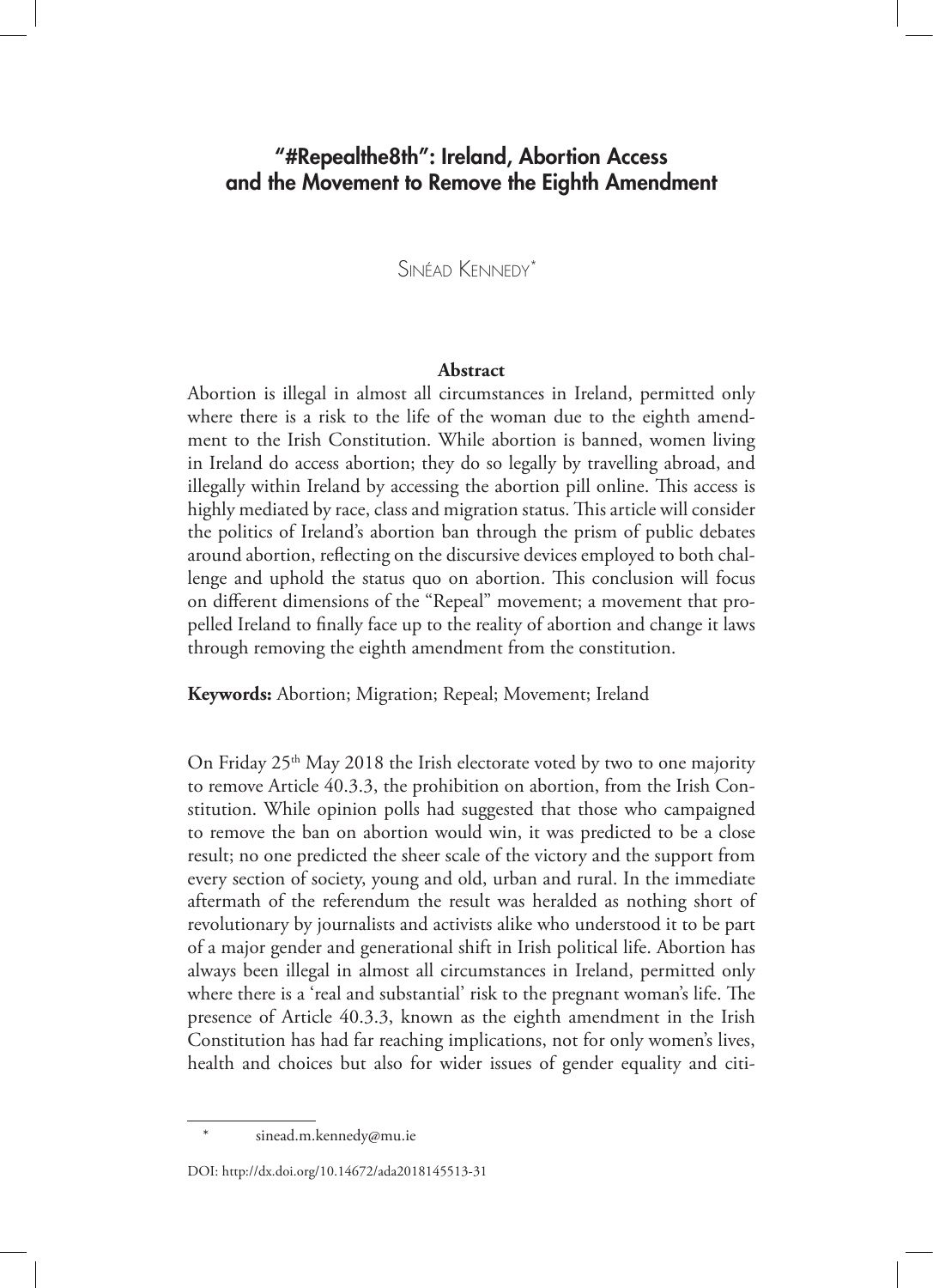zenship in Ireland. Yet while abortion is banned, women living in Ireland do still access abortion; they do so legally by travelling abroad to Britain and other European countries, and illegally within Ireland by accessing the abortion pill online. This article will draw on key Irish feminist and cultural studies scholarship to consider the politics of Ireland's abortion ban and to reflect on the discursive devices employed to both challenge and uphold the status quo on abortion. Employing a materialist-feminist lens it will explore how women's navigation of abortion restrictions are heavily mediated by race, class and migration status. The conclusion will focus on exploring the different dimensions of the "Repeal" movement. In particular it will consider how a predominantly young, creative, dynamic and political-determinate grassroots movement propelled Ireland to face the reality of abortion and change it laws through 'repealing" the eighth amendment.

# **Context**

In order to understand how Ireland became the first country in the world to introduce a constitutional ban on abortion it is necessary to consider how control of women's reproduction capacities came to be so central, indeed defining, to the Irish State. Debates within Irish studies<sup>1</sup>, have tended to draw attention to how the State's project of national identity formation in the decades following political independence "utilised the heteropatriarchal family and the Catholic Church's ideal of sexual morality" in ways that were particularly damaging for Irish women (Smith 2007, p. 137). The roots of this can be found in the nineteenth century, and involve a complicated history of problematic fertility. In the early decades of the nineteenth century, and up to the mid-1840s, Ireland had a very high general fertility rate and an "abnormally high" marital fertility rate (Mokyr, Ó Gráda 1984, pp. 479- 80). The Great Famine (1845-49) resulted in the deaths of over 1 million people and the decade that followed saw the emigration of over 2 million people, creating a rise in the marital age and celibacy rates, and a decline in birth and fertility rates. Nevertheless by European standards Ireland's fertility rates remained high due to the desire among the Catholic clergy to prevent the use of contraceptives, and the related need to affirm the virtue of large families (Ferriter 2009, pp. 299-300). These large families were only considered virtuous when they occurred within marriage with the "stigma of illegitimacy" remaining strong throughout much of the twentieth century (Ferriter 2009, p. 251). With the growing influence of Catholic moral teaching, marital fertility was valued, and birth control and abortion illegal.

<sup>1</sup> See for example Backus (1999); Conrad (2004); Ferriter (2009); Inglis (1998); McAvoy (1999); Meaney (2010).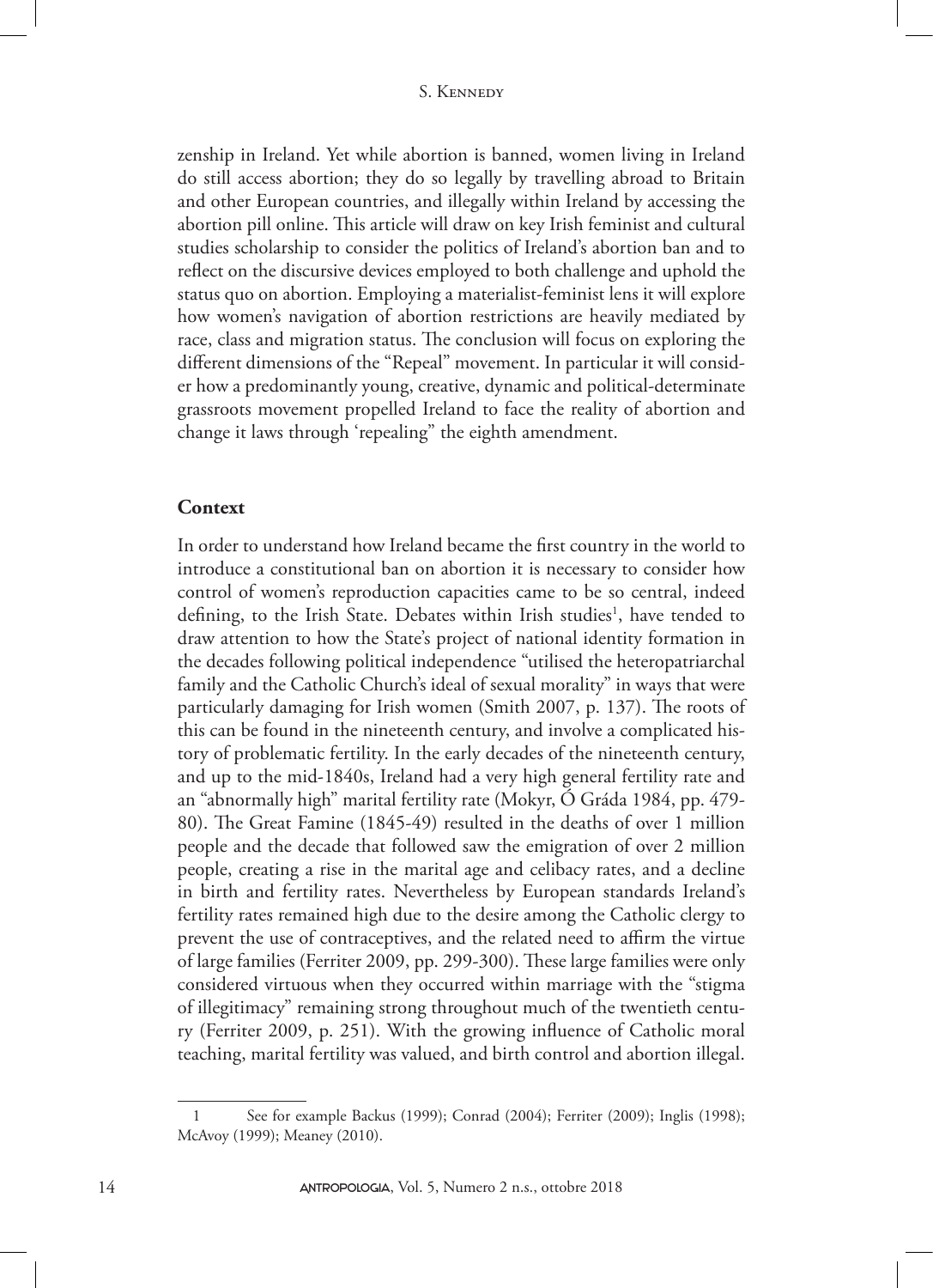Following independence from Britain in 1922 the newly formed State struggled for definition and identity. The nationalist desire to "create a new imagined community within the boundaries of the twenty-six-county state" allowed the emergence of a society that silenced internal challenges and contradictions while simultaneously representing that society as pure and untainted by external corruption (Gray, Ryan 1998, pp. 126–7). The vision of the stable traditional family that became so cherished by official "Catholic Ireland" rested upon a manifestly brutal system of containment where women and their children were considered commodities for the Church with the knowledge and complicity of the State (see Rafferty 2002). Catholicism as the principle regulating ideology conferred a much needed legitimacy on the new post-colonial state and was quickly reflected in the laws of the new state: Divorce was outlawed in 1925, followed by a ban on the distribution of literature advocating birth control in 1929 and the sale and importation of contraception in 1935. As a result, "women's political, economic and reproductive rights" were "so severely curtailed so as to make it clear and explicit that women were … barred from claiming for themselves a political subjectivity, a public identity" (Valiulis 1992, p. 43). Furthermore, for a newly formed state born out of counter-revolutionary struggle, the regulation and control of sexual behaviour created a sense of social stability for a state in flux and became a way of extending the hegemony of the newly empowered Catholic middle classes who emerged as the bearers of this stability and morality (Cronin 2012, p. 52). It was society's most marginalised, poor, infant and female transgressing bodies that were incarcerated within a powerful nexus of church-state institutions:

We now know that during the twentieth century Irish society incarnated in Magdalene Laundries, Industrial Schools and Reformatories those bodies – of poor and working class women and children – which were designated as deviant and beyond the bounds of respectability. The confined and abused body of the young working-class woman or orphan silently but powerfully affirmed the healthy respectability of their youthful middle-class compatriots pursuing fulfilment and happiness outside, while serving an equally powerful warning that the privileges of middle class youth were always provisional and that maintaining healthy respectability required constant and anxious endeavour (Cronin 2012, 7-8).

This alliance between the Catholic Church and Irish State culminated with the 1937 Irish Constitution, a deeply conservative document, co-authored by Ireland's founding patriarchs Eamon de Valera and Archbishop John Charles McQuaid (Cooney 2003, pp. 94-106). Within the 1937 Constitution, the institutions of marriage and family enjoyed a privileged position and the "special" role of women within the private home is elevated as an ideal. Article 41 entitled "The Family" states:

1. 1° The State recognises the Family as the natural primary and fundamental unit group of Society, and as a moral institution possessing inalienable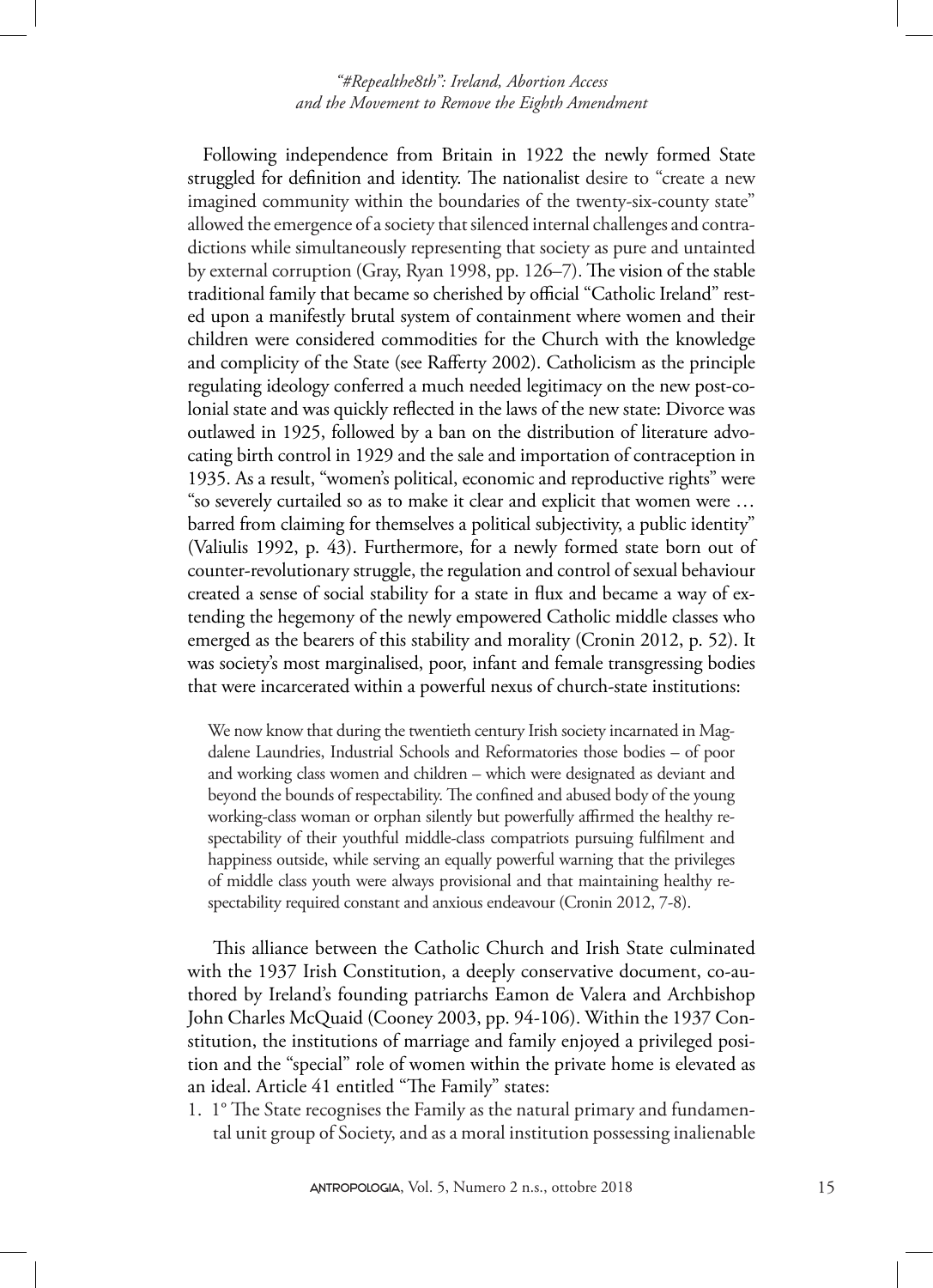and imprescriptible rights, antecedent and superior to all positive law. 2° The State, therefore, guarantees to protect the Family in its constitution and authority, as the necessary basis of social order and as indispensable to the welfare of the Nation and the State.

2. 1° In particular, the State recognises that by her life within the home, woman gives to the State a support without which the common good cannot be achieved.

3. 2° The State shall, therefore, endeavour to ensure that mothers shall not be obliged by economic necessity to engage in labour to the neglect of their duties in the home.<sup>2</sup>

Reflecting on the gendered language employed here, Ruth Riddick observes how the term "woman" and "mother" are understood interchangeably in the text, as is demonstrated by the rhetorical shift in the Constitution from 2.1 to 2.2 (Riddick cited in Conrad 2001, p. 156). Defining for women a private role within the family, buttressed by legal prohibitions on divorce, abortion and contraception, implied that women's key role is to reproduce the next generation of the family, and indirectly, to reproduce the nation itself. As Geraldine Meaney notes, "[i]n post-colonial southern Ireland a particular construction of sexual and familial roles became the very substance of what it meant to be Irish (1990, p. 6). Irish women's reproducing bodies, in particular, would become the "medium through which competing national origin stories that focus on Irish national identity and cultural self-determination … are imagined and expressed" (Oaks 1997, p. 133).

# **Abortion and Eighth Amendment**

Within the second half of the twentieth century, the long-term processes of social change which were evident throughout Western Europe, began to be felt in Ireland. These processes may be understood as part of "the rise of individualism", a move from "self-denial to self-indulgence", the "sexualisation of love" and a gradual shift in "the balance of power" in relationships between men and women (Inglis 2003, pp.128-129). Given the patriarchal character of the Irish State, it is unsurprising that the women's movement had a profound effect on Irish society: "Irish women were struggling to break free from the language of Catholic Church teaching with its emphasis on motherhood and self-denial and to find a new language and way of thinking, writing and talking about themselves (Inglis 2003, p. 140). The movement was initially focused on undoing much of the discriminatory legislation that was introduced by the post-independent state, achieving significant gains, around work

<sup>2</sup> Bunreacht na hÉireann / Constitution of Ireland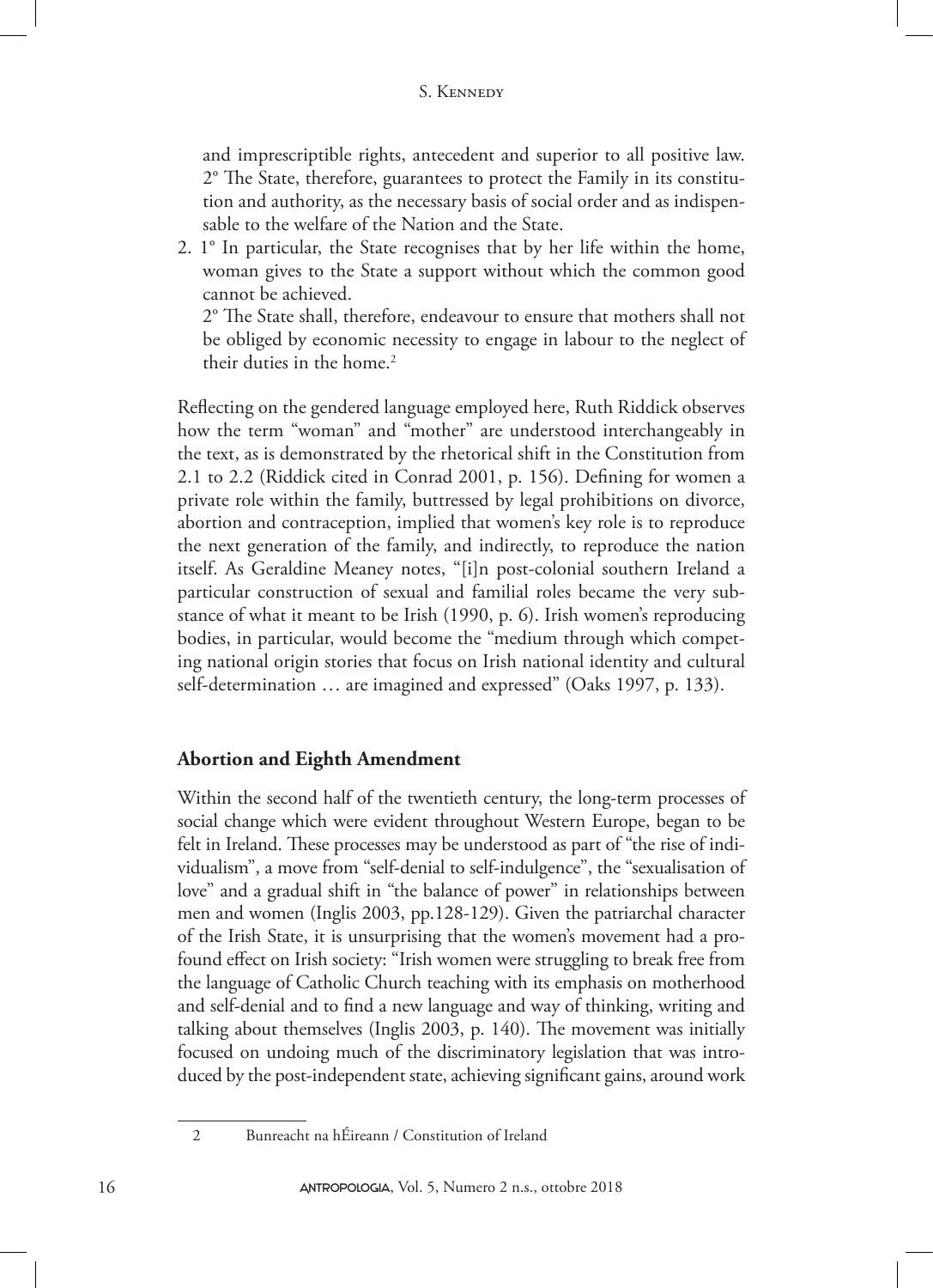and pay inequality (Connolly 2003, pp. 89-110). While access to contraception was a key issue, few women's organisations focused on abortion as a critical issue due to the tactical risk of conflating contraception with abortion in public consciousness (Connolly, O'Toole 2005, pp. 68-70).

The 1983 referendum to insert the eighth amendment was an attempt by the conservative right to manage and contain the political and social changes in the Irish State at the beginning of the 1980s (O'Reilly 1992). Conservative Catholic groups, fearing that abortion could become legal in Ireland in the future, sought to enshrine Catholic teaching on abortion in the Constitution. This concern was aggravated by the decision by the United States Supreme Court in 1973 to legalise abortion.<sup>3</sup> It was feared that a similar case would arise in Ireland and the Irish Supreme Court would decide that the right to marital privacy could be extended to include abortion. The Irish Supreme Court had already shown a willingness to protect marital privacy in the 1978 McGee case<sup>4</sup> when it found that the seizure of contraceptives imported from England violated constitutional rights to privacy in marriage. This judgement would later lead to the legalisation of contraception in Ireland. The agenda of those behind the amendment was also broader and part of a series of attempts to mobilise a conservative agenda against multi-denominational schools, 'immoral' TV shows, family planning clinics and rape crisis centres (O'Toole 2014). But it was around the issue of abortion that they found most traction and the Pro-Life Amendment Campaign (PLAC) was established in 1981 and began intensely lobbying leading politicians to call a referendum to insert an explicitly "pro-life" clause into the Constitution. As Lisa Smyth notes PLAC successfully managed to tap into a conservative anxiety around the 'impending transformation of hegemonic discourses of gender, sexuality and reproduction' through which the project of Irish nationhood had been constructed (2005, p. 67).

Those opposing the amendment, the Anti-Amendment Campaign (AAC) did not advocate for a woman's right to choose and focused instead on the harm the amendment would create for women by putting their lives at risk -- health was rarely mentioned – and avoiding arguments around women's autonomy. However, as Mary Gordan, a leading member of the AAC comments, the anti-abortion common-sense of the time was so prevailing that even to oppose was considered radical (Gordan cited in Smyth, 2005, p. 67). By the end of the campaign "[t]he only result was that the vision of babies being killed in the womb was stronger in the minds of the Irish than the potential danger in which the amendment would put women" (Hug 1999, p. 154). The voices and experiences of women who had abortions were completely ignored. Indeed so taboo was the subject that the word abortion

<sup>3</sup> *Roe v. Wade*, 410 U.S. 113 [973]

<sup>4</sup> *McGee v. The Attorney General* [1974] IR 284.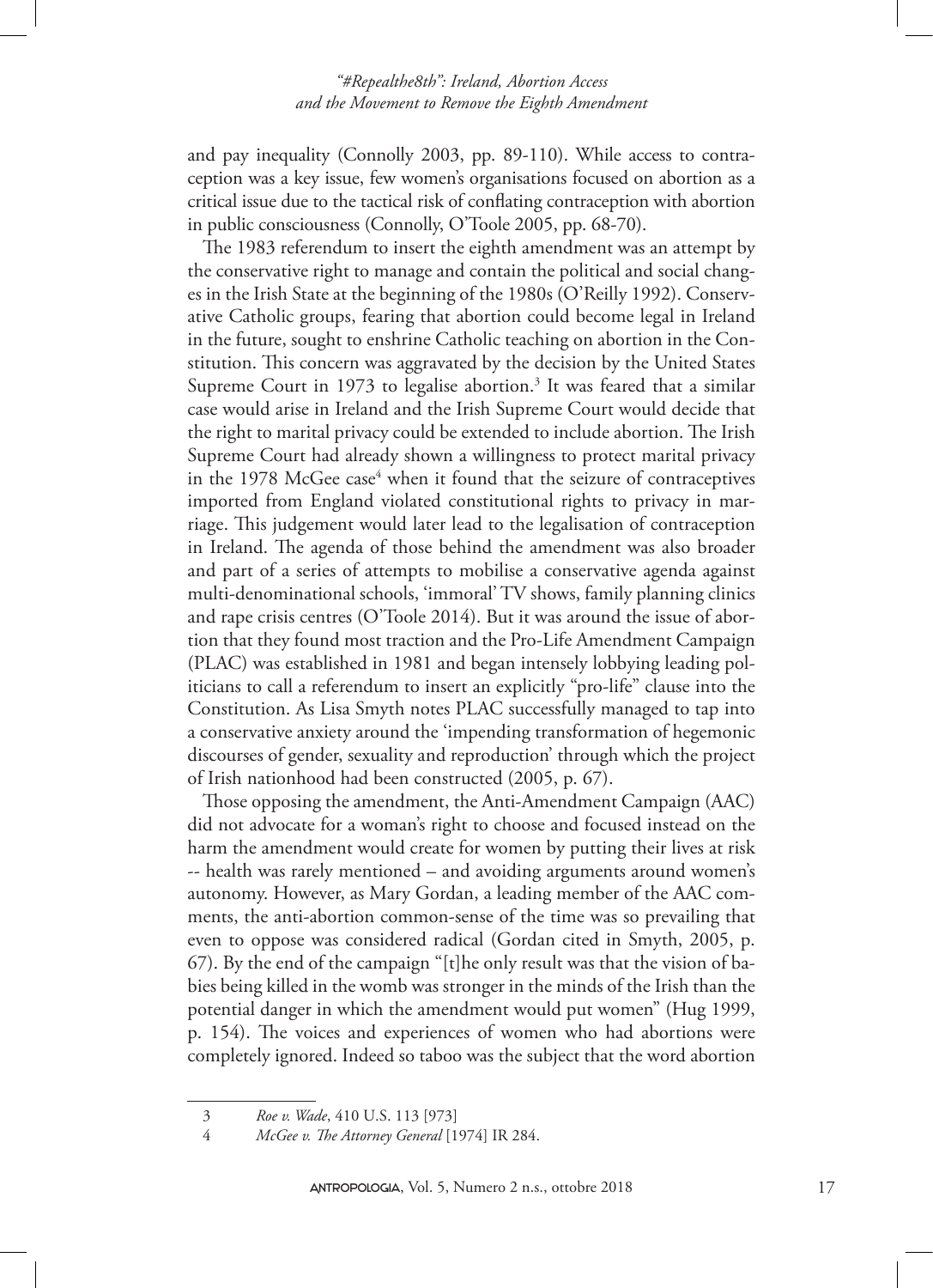#### S. Kennedy

was largely absent from the public debate with the media and politicians preferring the term "the substantive issue" instead of abortion (Cacciaguidi-Fahy, 2005). Following two and a half years of intense campaigning support for the amendment was unambiguous with two thirds of the electorate supporting it, albeit with a low voter turnout.<sup>5</sup>

The amendment which became Article 40.3.3 of the Irish Constitution states: "The State acknowledges the right to life of the unborn and, with due regard to the equal right to life of the mother, guarantees in its laws to respect, and, as far as practicable, by its laws to defend and vindicate that right." The word "abortion" is not mentioned but by subordinating the life of a pregnant woman to that of the foetus she is carrying, it renders abortion illegal in all circumstances, except where a termination of pregnancy is considered medically necessary in order to save the life of the woman. The amendment is "uniquely misogynistic, in that it expressly sets up the right to life of both the pregnant woman and the foetus that she carries in conflict – anticipating that a time would come when somebody would have to decide between them." (Bacik 2013, p. 22). The consequences of the eighth amendment would be profound for women living in Ireland over the course of the next three decades and, as we shall see, would be a contributing factor in the death of Savita Halappanavar in 2102. Emboldened by their victory, conservative campaigners next challenged the legality of abortion information and canvassed for prosecutions against organizations providing this information such as Students Unions and Women's clinics. As one anti-abortion activist at the time stated: "in order to defend the right to life of the unborn, we must close the abortion referral agencies which are operating in Dublin quite openly and underneath the eyes of the law" (cited in Hug 1999, p. 157). This led to a series of prolonged legal cases that ultimately would be decided by the European courts.

During this period one of the key ways in which feminists and activists challenged Ireland's abortion laws was by creating alternative networks and sources of knowledge. Ensuring that women living in Ireland had access to accurate information about abortion and how to access abortion services in Britain and Europe was a key strategy of Irish feminist activists throughout the 1980s and early 1990s (see Rositer 2009). Today, with the internet, social media and smart phones information is more easily available – though still not to everyone – so it can be easy to underestimate how vital this activist work was. Organisations such as Women's Right to Choose, Defend the Clinics, Women's Coalition, Alliance for Choice, Irish Women's Abortion Support Group, Free, Legal and Safe, Pro-Choice Campaign all played crucial roles in challenging the restrictive laws, supporting women travelling abroad for abortions, and changing public opinion (see Smyth 2015). In this political climate

<sup>5</sup> The referendum was passed by a 66.9% majority with a voter turnout of 53.6%.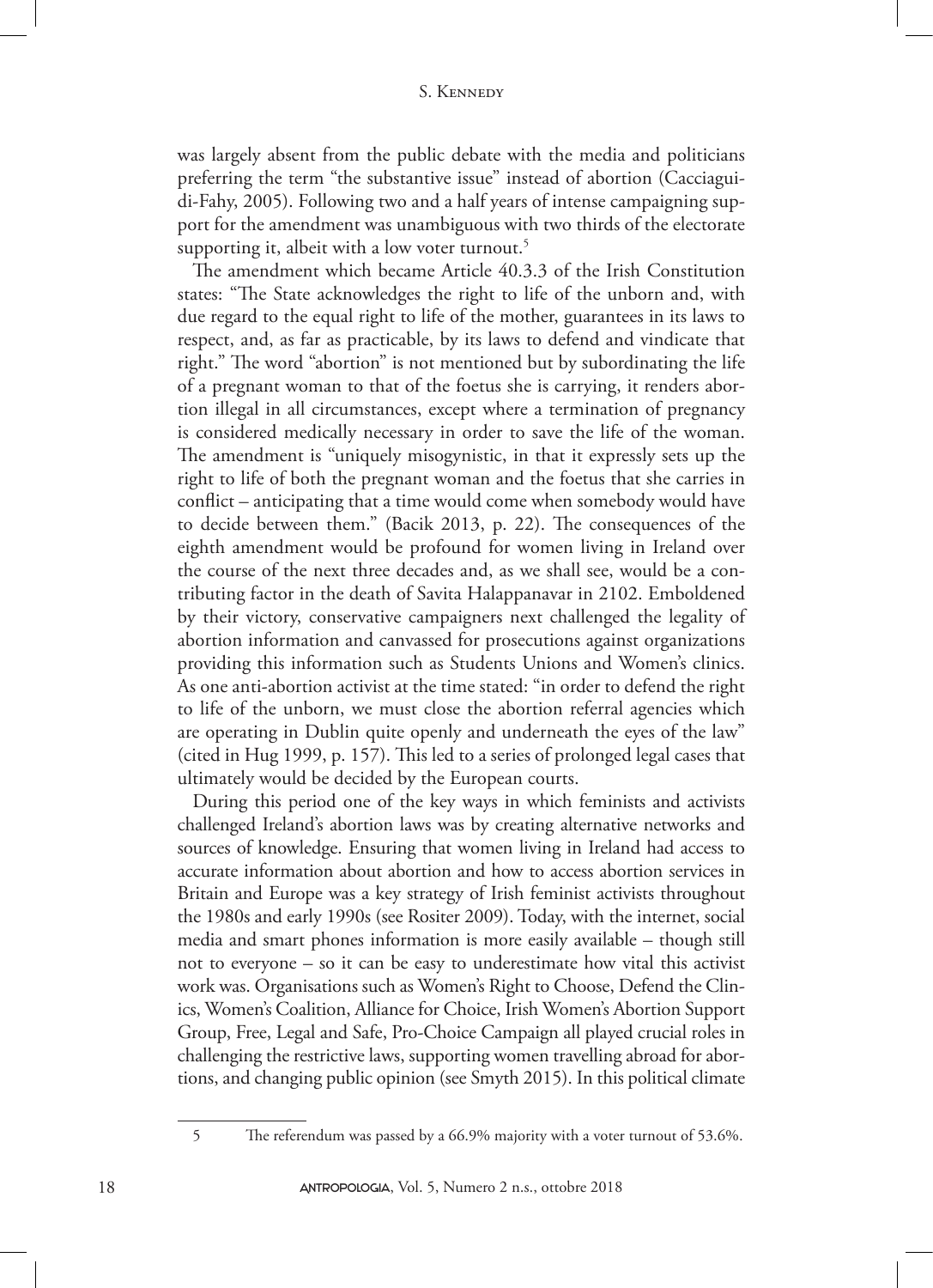the right to choose could never be on the agenda with campaigners focusing on protecting women's access to information so they could travel to Britain and elsewhere for abortions. It would not be until February 1992 and the X case that a dramatic shift in public opinion on abortion would finally occur.

Struggles over abortion have always reflected wider dynamics at play in Irish society. Conservative forces found by the end of 1980s that they were unable to hold back the tide of secularisation. The collapse of Catholic hegemony which was long in the making found itself accelerated by the revelations around physical and sexual abuse, the Magdalene and religious institutions and the mother and baby homes. It was in this context in 1992 that the case of 'Miss X', a 14-year-old rape victim, entered into the public domain shattering the anti-abortion consensus that had dominated Irish society.6 The parents of Miss X attempted to take her to Britain for an abortion and contacted the police to inquire if DNA from foetal tissue could be submitted as evidence against her rapist. Legal clarification was sought from the Attorney General who responded by seeking a High Court injunction against Miss X prohibiting her from leaving the jurisdiction. The story broke in the media, producing a public outcry with thousands taking to the streets in spontaneous protests, expressing horror at the treatment of the young woman. Protesters demanded not only that Miss X should be allowed to travel abroad but that she should be permitted to have the abortion in Ireland. This was a dramatic shift in public opinion for a country that less than nine years previously had voted to enshrine a constitutional right to life for the 'unborn'. The case was famously depicted on the front page of the *Irish Times* by the cartoonist Marty Turner: Miss X is depicted as young girl with a teddy bear on a fenced in map of the twenty-six counties of the Republic of Ireland. The caption drawing on nationalist iconography reads "the introduction of internment in Ireland … for 14 year old girls …". As Ruth Fletcher contends in "depicting the X case decision in terms of Ireland's virtual imprisonment of a young vulnerable child, the cartoon criticises the Irish state in terms that used to be reserved for the British state when it imprisoned Northern Irish republicans without trial" (2005, p. 384). Psychologically overwhelmed at the prospect of being compelled by the State to carry her rapist's baby to term, Miss X, was deemed to be suicidal. The injunction was appealed to the Supreme Court which voted, by a majority of four to one, to remove the injunction. The detail of the judgment illuminated the legal complexity that X case had created for pregnant women and girls in Ireland: all five justices held that the young woman had a constitutional protected right to an abortion if there was a "real and substantial" risk to her life and this, they ruled, included a risk of suicide. But, two of the judges noted that Article 40.3.3 did not permit a woman to travel abroad for an abortion in circumstances where it would not be legal within boarders

<sup>6</sup> *Attorney General v X*, [1992] IESC 1; [1992] 1 IR 1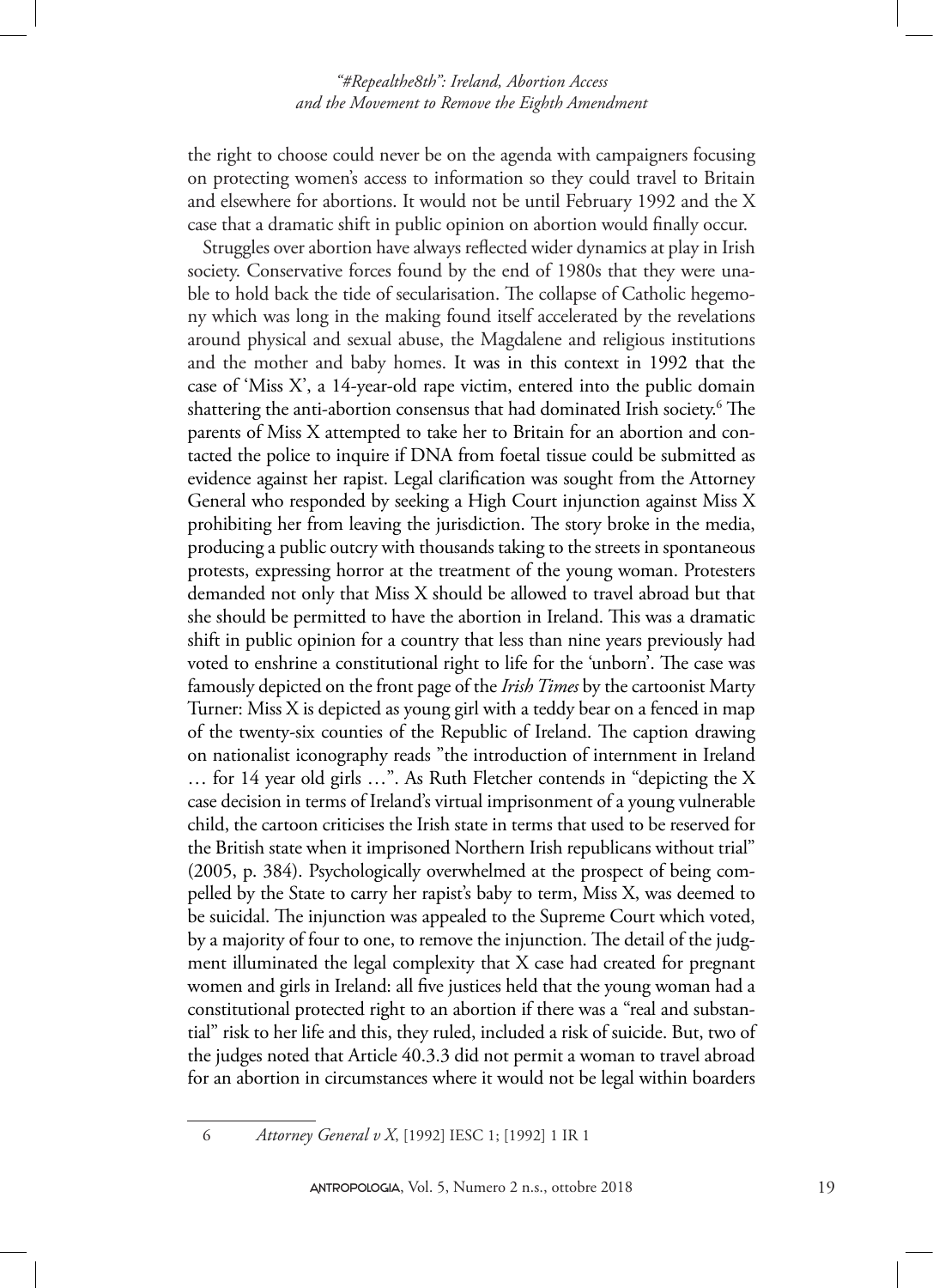the State.

The X case demonstrated that while the eighth amendment did not create a total ban on abortion, it did require the State to protect the right to life of the unborn by ensuring that pregnant women did not leave the state. In response to the judgement, the government agreed to conduct a three-part referendum in November 1992. The referendums sought to reverse the Supreme Court decision in two conflicting ways; firstly it sought to introduce a new constitutional amendment that would exclude risk of suicide as grounds for obtaining an abortion in Ireland and, secondly, it attempted constitutionally to protect women's ability to travel abroad to access abortion even if those grounds were unlawful in Ireland. It also, in response to debate around abortion information, proposed to make it constitutional to access information on abortion services available abroad. That no opportunity was afforded to the electorate to liberalise Ireland's abortion laws was revealing. Yet, voters supported the right to abortion information and the right to travel abroad for an abortion; they opposed the proposal to remove suicide as grounds for an abortion.<sup>7</sup> The status quo was upheld and the hypocrisy that long characterised the State's attitude to women who need access to abortion was written into the constitution; women may be allowed to access abortion just as long as those abortions do not happen on the island of Ireland. However, the failure to outline in legislation the precise circumstances under which a termination of pregnancy was permitted when a pregnant woman's life was at risk would create legal and medical uncertainty and ensure that abortion would continue to be key political issue for the future.

# **An Irish Solution to an Irish Problem**

Within Europe, the standard approach to the lawfulness of abortion is to make access to abortion legal, at least in early pregnancy, either on a woman's request without restriction as to reason; for reasons of distress; or on broad socioeconomic or psychological grounds within a particular time-frame. This is the case in 25 of the 28 EU states; the only exceptions apart from Ireland are Poland and Malta (Singh *et al.* 2018). In almost all of the European states

<sup>7</sup> The results of the three referendums were as follows: The Twelfth Amendment proposed that the possibility of suicide was not a sufficient threat to justify an abortion. This was rejected by a 65.35% majority; The Thirteenth Amendment proposed that the prohibition of abortion would not limit freedom of travel from Ireland to other countries where a person might legally obtain an abortion. This was supported by a 62.39% majority; The Fourteenth Amendment proposed that Irish citizens have the freedom to pursue and learn about abortion services in other countries. This was supported by a 59.88 % majority. Voter turnout for the three referendums was 68.1%.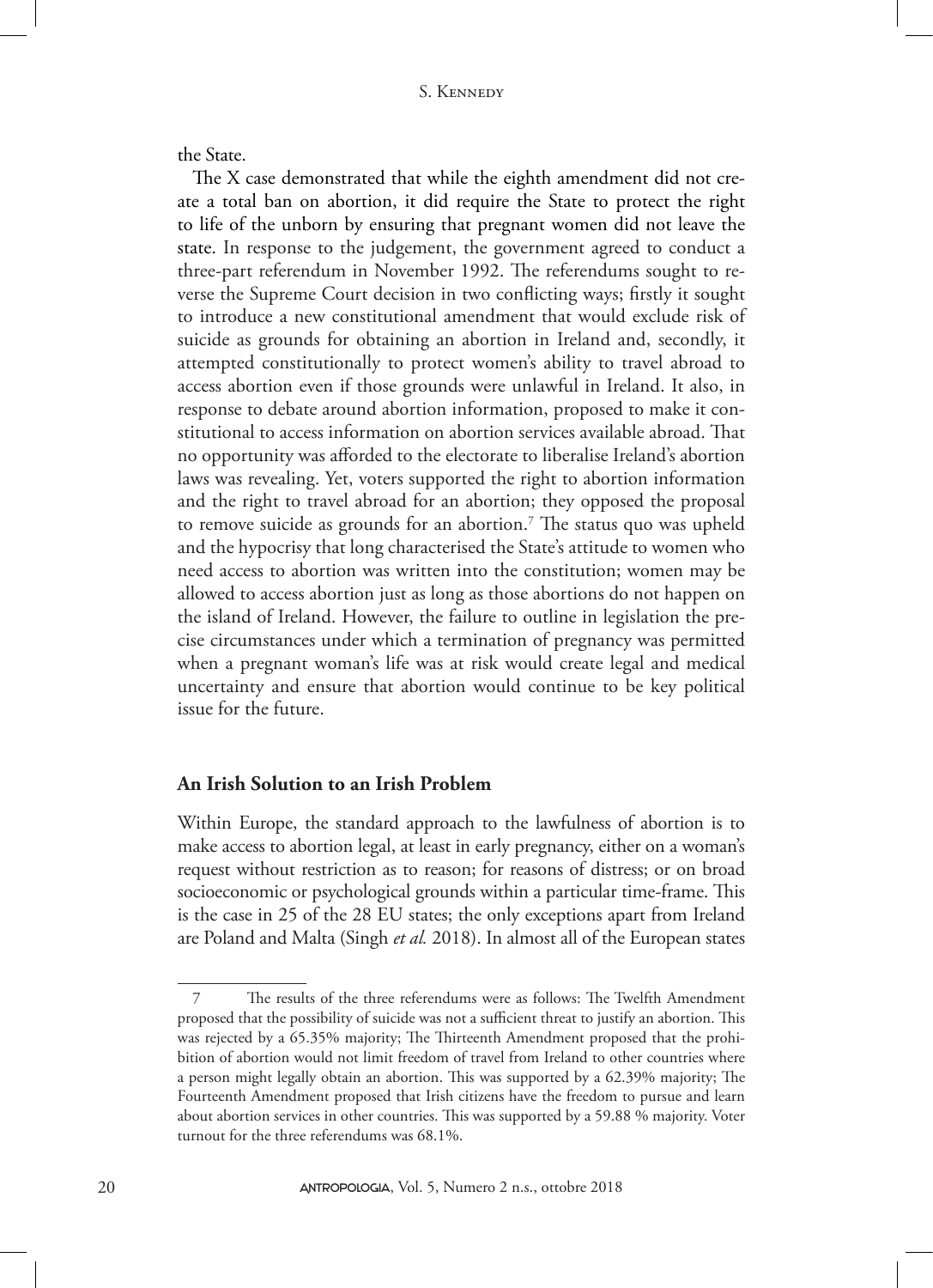where abortion is legal in early pregnancy, there are also specific grounds on which abortion can be lawfully accessed once the protected period has elapsed with these exceptional situations governed by law or regulations. In this context Ireland is a clear outlier in terms of abortion access; around 95 percent of women in the global north live in countries with more liberal abortion laws than women living in Ireland do. Abortion is also heavily restricted in Northern Ireland as the UK's 1967 Abortion Act has never been extended there, meaning that abortion on the entire island of Ireland is illegal in all but the most restrictive circumstances (Bloomer, O'Dowd 2014). Between January 1980 and December 2016, at least 170,200 women and girls travelled from the Republic of Ireland to access abortion services in another country8 . The past seven years have seen the extended use of the abortion pill which has added new dimensions to the abortion question in Ireland as women are increasingly accessing abortion in early pregnancy using abortion pills. These pills are purchased online, and taken at home in a clandestine manner and are currently illegal (Sheldon 2016). Due to their illegal nature it is not possible to state with absolute authority how many women and girls take medical abortion pills but we do know working from information released by the providers of these pills that at least 1,748 women and girls living in Ireland ordered abortion pills from Women on Web in 2016 (Aikens *et al.* 2017) and a second provider Women Help Women reported that 878 women used its service in 2017, an increase of 190% on 2016 (Women Help Women 2018). Despite the highly restrictive nature of Ireland's abortion laws, and considering the fact that accessing an abortion outside the law carries a criminal penalty of up to 14 years, abortion is as much a reality for women living in Ireland as it is for their European counterparts.

The thirteenth amendment to the Irish Constitution, discussed above, protects a woman's "right" to travel outside of the State to access abortion. Irish law embodies unequal access to abortion as that access is dependent upon the socio-economic circumstances of the pregnant woman. The proposal was supported by the electorate, but little, if any, attention was paid to the suppositions embodied in this "right". It presupposes that every woman has the financial resources to travel or that every woman has the necessary documents to navigate the boarder of the state. Many of the cases that have ended up before the Irish courts have involved either poor, vulnerable young women or migrant women fleeing poverty and persecution. Migrant women living in Ireland are particularly vulnerable in terms of abortion

This figure is calculated from data collected by the UK Department of Health Statistics and it refers to women resident in Ireland who travelled to both England and Wales to access abortions. The figure also includes women with Irish addresses who accessed abortion in the Netherlands between 2006 and 2013 and submitted to HSE Sexual Health and Crisis Pregnancy Programme.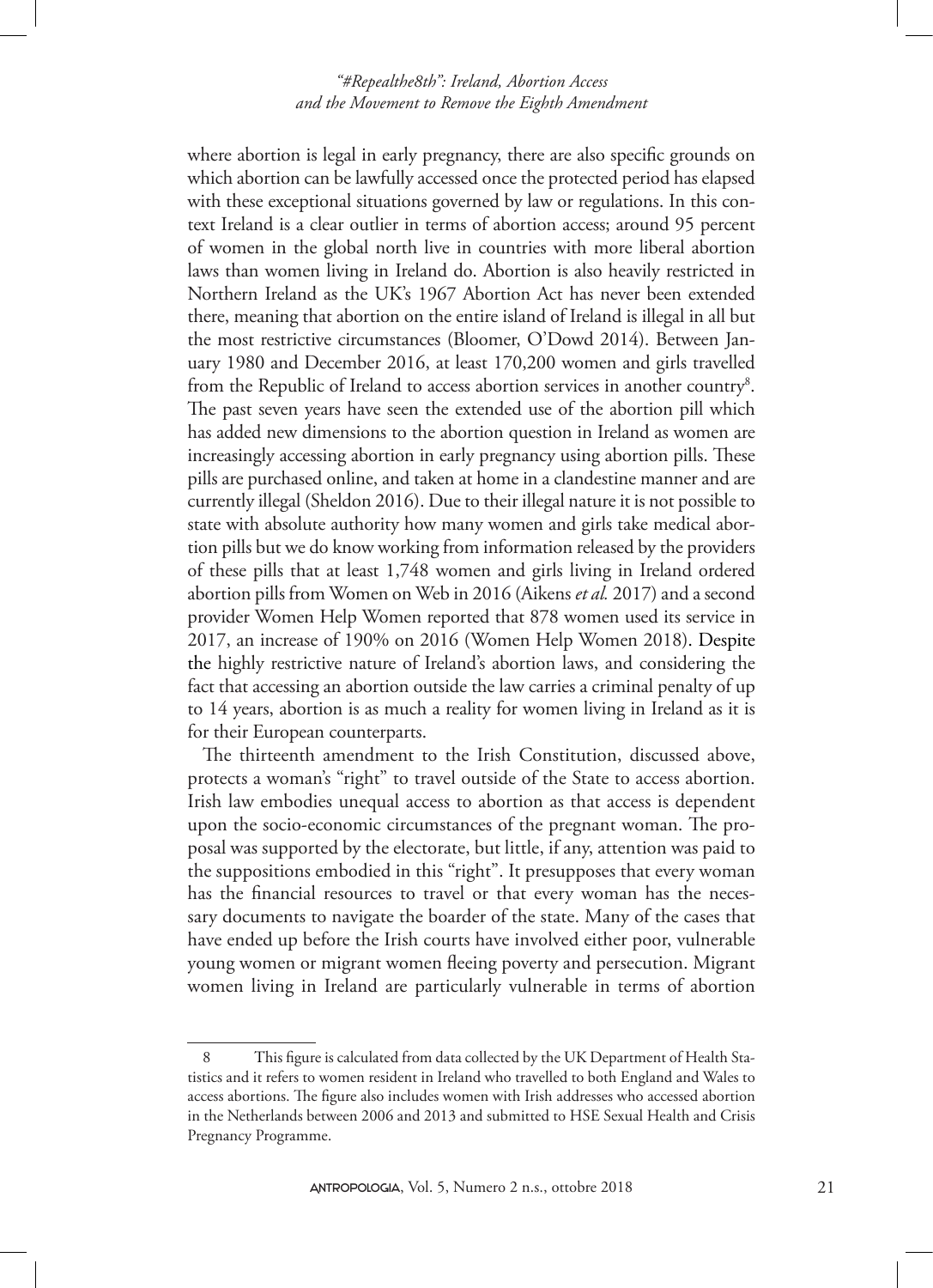access. Asylum seekers, in particular, are in a manifestly arduous position being left to languish for years in Ireland's notoriously brutalising system for asylum seekers known as 'direct provision'. Many of the most high-profile cases around the eighth amendment have involved migrant women of colour; Ms. Y, Savita Halappanavar and Aisha Chithira. Migrants account for 39% of all maternal deaths in Ireland, even though migrants only constitute 24% of the total population (Cullen 2015). The option to travel abroad for an abortion is often unavailable for a combination of economic reasons and visa restrictions (see Pollak 2018). Many asylum seekers and undocumented women cannot travel at all and for many the visa restrictions make it impossible to travel urgently<sup>9</sup>. Some communities report being scared to access pregnancy care due to the racism they experience in Irish society and some migrants may not have PPS [social security] number, meaning that healthcare is expensive or unavailable to them.<sup>10</sup> The case of Baby  $O^{11}$  is particularly revealing of the deep hypocrisy that surrounds the Irish State's dedication to protecting the "right to life of the unborn". Ms O, was a 32 year old Nigerian citizen, who in 2002 appealed her deportation to Nigeria to the High Court and again to the Supreme Court on the grounds that she had become pregnant. Her legal representatives argued that her deportation contravened the eighth amendment guarantee to protect the "right to life of the unborn". Nigerian infant mortality rates are ninety per thousand births, compared to Ireland seven per thousand which could constitute a threat to the life of her 'unborn' child (Luibhéid 2013, p. 125). Yet the Supreme Court rejected her appeal and the judgment and arguments utilised by the State to ensure her deportation illustrate the racialised nature of the Irish State's "pro-life" position. The Supreme Court ruled that the state had the right to deport individuals who have been refused refugee status and that, in this context the "unborn" was not entitled to special rights and that the State's power to deport cannot be constrained by the eighth amendment. As Luibhéid correctly asserts, this was not the only interpretation of Article 40.3.3 available to the court; the court could have interpreted the eighth amendment as entailing a "positive duty on the part of the State" to enable all women to carry their pregnancies to term. But not only did the Supreme

<sup>9</sup> There is evidence that Irish Department of Justice and Equality facilitated some women asylum seeks to travel to England for abortions this process is arbitrary and unpredictable. Asylum seekers may only leave the jurisdiction with the consent of the Minister for Justice and Equality. It is a criminal offence not to have the Minister's consent, yet no formal mechanism exists for obtaining this consent.

<sup>10</sup> Natalia Fernandez from the Migrants and Ethnic Minorities for Reproductive Justice presentation to the "Lawyers for Choice" Referendum booklet launch, Dublin 8 May 2018. Available at: https://www.facebook.com/MERJIreland/videos/vb.166610913889388/ 248526812364464/?type=2&theater

<sup>11</sup> Baby O v Minister for Justice, Equality & Law Reform, [2002] IESC 44 (2002)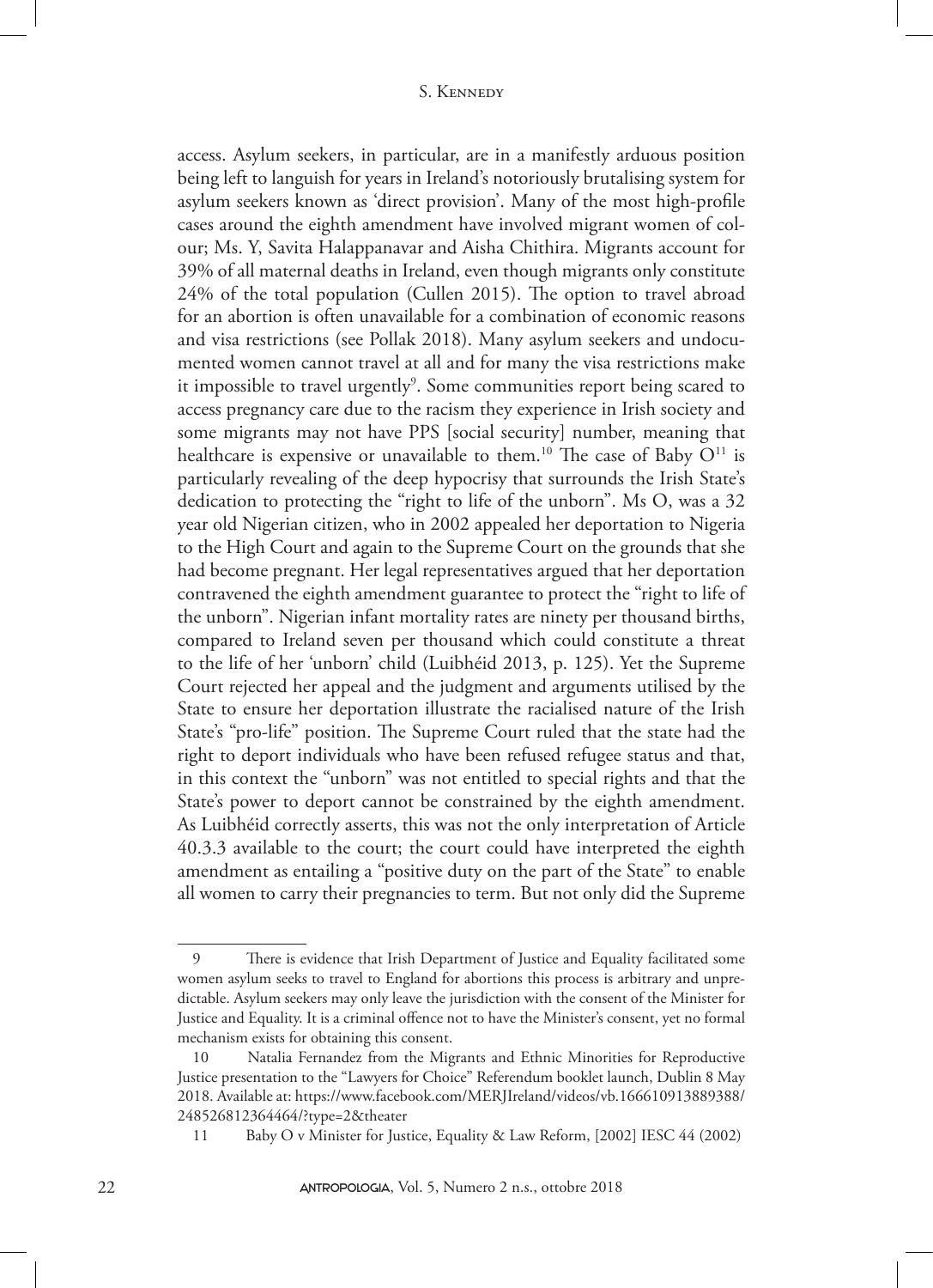Court decline to interpret the amendment in this manner, it failed to explain, given the presence of the eighth amendment, why there was no duty to a minimum standard of care during pregnancy (Luibhéid 2013, pp. 140- 141). It is difficult not to concur here with Fletcher who argues that there is "a racial stratification of foetal protection" by which some foetuses are deemed more worthy of protection than others (2005, p. 395).

#### **Movement for Repeal**

Until 2018, no referendum to liberalise abortion laws has ever been put to the Irish electorate in any meaningful sense. As we saw above, in 1992, the electorate supported the right to travel and information but not to restrict suicide as grounds for a termination. In 2002, there was a further attempt to eliminate suicide as a ground for an abortion. In each case the electorate voted against further restricting abortion and in favour of extending the highly restrictive nature of abortion law to include suicide. The continuing failure of successive governments to outline in legislation the circumstances under which abortion is legal meant that from 1992 onwards women routinely found themselves caught up in legal processes in order to access the medical care that they needed. While the pro-choice movement continued to be active, they found themselves often forced to react to events, usually another "hard case", and rarely, if ever, in a position to be pro-active. The one exception to this was the Women on Waves<sup>12</sup> initiative mounted by pro-choice activists in 2001. A Dutch ship arrived with a portable surgery on board with a plan to offer abortions to women in Ireland by sailing into international waters. Historian Mary Muldowney who interviewed many of the activists from that period remarked: "the event had very little impact on national sensibilities. Given that more than 300 women called the helplines organised by the Irish activists …and that they were clearly prepared to go on board a ship to be taken to international waters for that procedure, the level of desperation evident in those cases was strangely unacknowledged" (2015, p. 139). While these tactics produced limited progress in terms of legal change, this activism was essential in terms of highlighting the reality of abortion in Ireland. It would also prove to be an important blueprint for activism within the Repeal movement ten years later.

While pro-choice activism was evident in Ireland, it usually involved small numbers of dedicated activists organising in the face of political indifference and public apathy. Women who needed abortions continued to travel abroad or access the abortion pill illegally. However, in 2012 we can locate

<sup>12</sup> For a detailed outline of the Women on Waves visit to Dublin see "Ireland 2001" https://www.womenonwaves.org/en/page/769/ireland-2001 .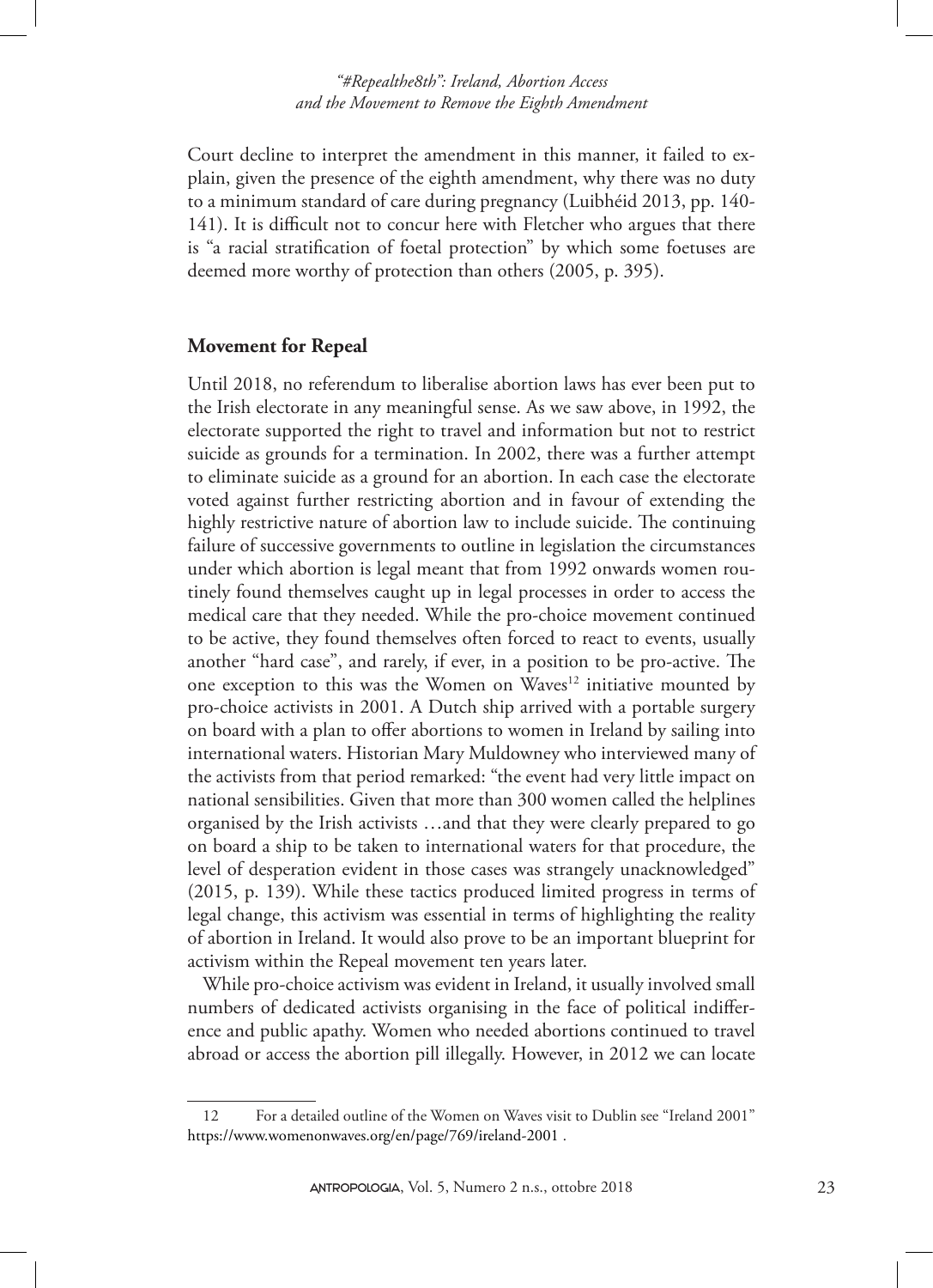a new phase in Irish pro-choice activism which would lay the foundations for one of largest political mobilisations in the history of the Irish State; the referendum to repeal the eighth amendment. In January 2012, abortion activists organised to mark the twentieth anniversary of the X case judgement by calling for "X Case legislation" to be introduced (De Londras 2012). Clare Daly, an independent member of parliament proposed legislation to implement the X case judgement before the Dáil [Irish parliament]. The Bill was rejected: 110 TDs vote against the Bill with only 20 TDs voting in favour. In September 2012, activists organised for the first ever a "March for Choice" mobilising several thousand activists around the country. These protests were particularly significant as they represented the first time that significant numbers of people mobilised on an explicitly pro-choice agenda (Doherty, Redmond 2015, p. 273). While the majority of activists considered themselves to be pro-choice, they had usually stopped short of mobilising around the explicit demand fearing it would alienate Irish society which was understood to be conservative on the issue. This conservative apathy would be challenged by a tragic event and, unlike the 1992 X case, it would become impossible to contain.

In October 2012 Savita Halappanavar, an Indian woman living in Ireland, presented to a Galway Hospital miscarrying at 17 weeks. Doctors felt that due to the presence of a foetal heartbeat they could not treat her, citing the eighth amendment. She repeatedly asked for a termination but her requests were denied with one nurse telling her that "this is a Catholic country" (Holland 2013, p. 81). This proved fatal and she died of septicaemia. In the aftermath of Savita Halappanavar's death a Health Service Executive (HSE) investigation was chaired by the British obstetrician and former president of the Royal College of Obstetricians and Gynaecologists, Sir Sabaratnam Arulkumaran. Addressing an All-Party Oireachtas [Parliamentary] Committee in October 2017 Arulkumaran stated unequivocally that the eighth amendment "played a major role" in her death (Holland 2017).

The death of Savita Halappanavar provoked a wave of national and international horror at Ireland's punitive abortion regime. Again thousands gathered in a silent vigil outside the Irish Parliament once the story broke in the media. Days later tens of thousands marched in Dublin, with simultaneous demonstrations across the country, all chanting "Never Again". The government were yet again under enormous pressure to act with protesters demanding not just the introduction of X case legislation but a referendum for the eighth amendment to be removed from the Constitution. In 2010, the European Court of Human Rights had unanimously ruled in the  $ABC^{13}$ case that Ireland's failure to implement the existing constitutional right to a

<sup>13</sup> A, B and C v. Ireland, No. 25579/05 Eur. Ct. H.R. (2010). In the ABC case three women challenged Ireland's abortion laws at the European Court of Human Right women.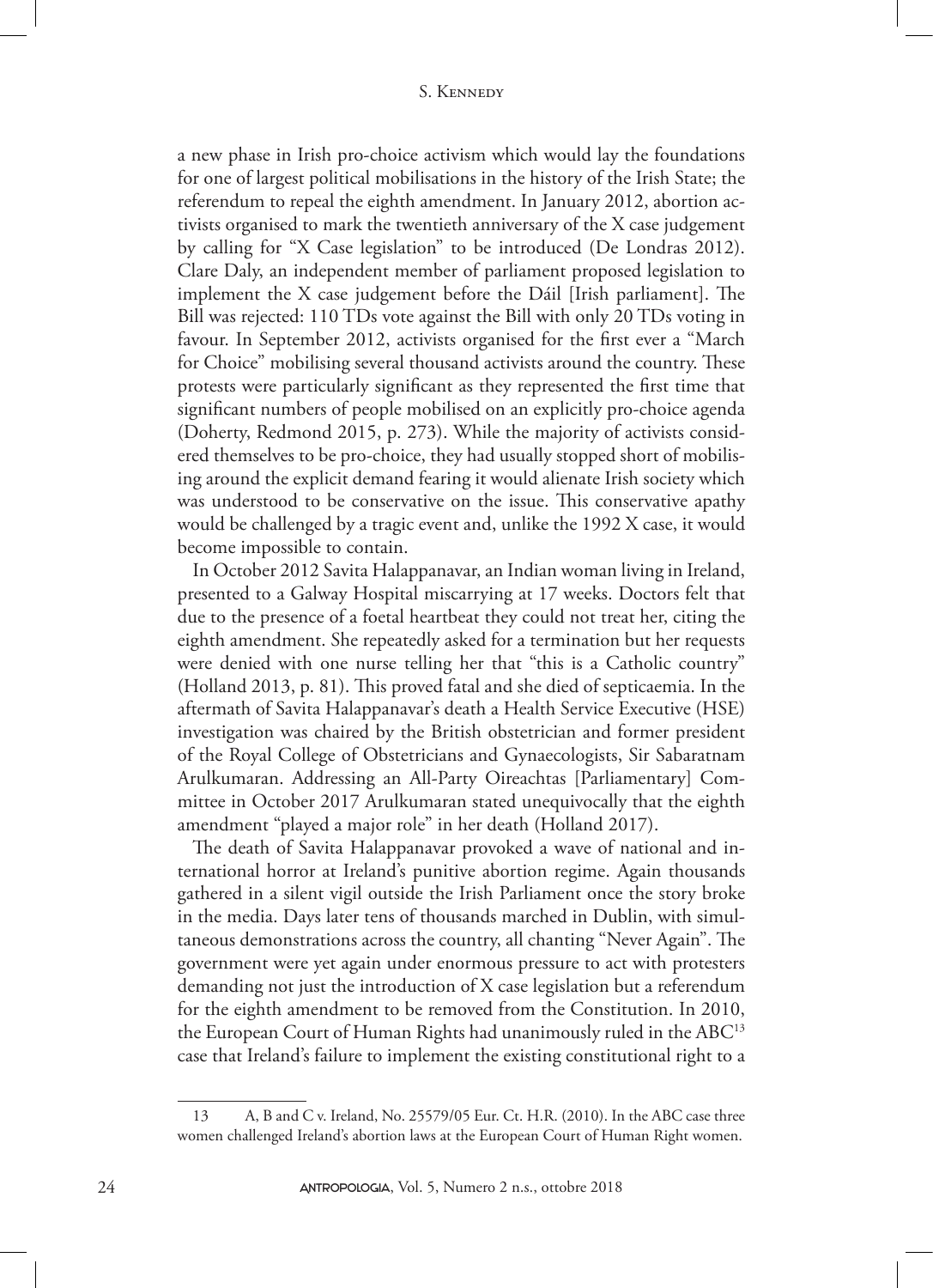lawful abortion when a woman's life is at risk (i.e. X case legislation) violates a woman's rights under Article 8 of the European Convention on Human Rights. The government were obliged to respond but had successfully managed to stall for almost two years. But now with Savita's death they must be seen to act. An All-Party Oireachtas Committee was convened in January and May 2013 to investigate the implementation of limited abortion legislation with various experts and interest groups invited to participate. The end result was a highly restrictive piece of legislation, the Protection of Life During Pregnancy Act (PLDPA) 2013. The Act controversially created a differentiation between a physical threat to life and a threat to life due to mental health risk (suicide). Where the threat arises because of risk of suicide, three doctors — an obstetrician and two psychiatrists — must agree that the woman's life is at risk. If this panel did not agree, she could be referred to a further panel of three doctors. This created a situation whereby a suicidal, pregnant woman could potentially face a situation of being questioned by up to six doctors before accessing abortion. The cumbersome and deeply problematic nature of the legislation was confirmed in the summer of 2014, in a case involving a young migrant woman, Ms Y, who was pregnant as a result of rape and did not speak English. She became suicidal after being denied an abortion but her requests for an abortion were still ignored. Begging for an abortion, the women eventually went on hunger strike but instead of acceding to her request for an abortion that she was now legally entitled to under the PLDPA, an order to force-feed her was obtained from the High Court and she was eventually "convinced" into continuing her pregnancy until the foetus was viable at which point she was induced (Holland 2014).

The death of Savita Halappanavar and unworkability of the PLDPA galvanised the pro-choice movement into an intense campaign to pressure the government into calling a referendum to repeal the eighth amendment. The Abortion Rights Campaign, established in 2012, called for a referendum and the introduction of free, safe and legal abortion. In 2013, a coalition of activists, political organisations and NGOs established the Coalition to Repeal the Eighth Amendment to protect and respect women's lives, health and choices. The organisation would eventually represent over 100 leading groups and organisations across Irish Society. Activists mobilised through protests, art, street theatre and forms of direct action. In 2016 a group called Strike for Repeal organised around a global demand for women to strike on 8<sup>th</sup> March, International Women's Day (see Strike for Repeal 2017). Their actions inspired thousands of young people across the country to walk out of schools and Universities and they succeeded in shutting down Dublin city centre for a number of hours (Edwards, Flaherty 2017). As a direct result of this intense campaigning by pro-choice activists, the government found itself under increasing pressure to at least appear to act on the issue. In the summer of 2016 Taoiseach [Prime Minister] Enda Kenny, established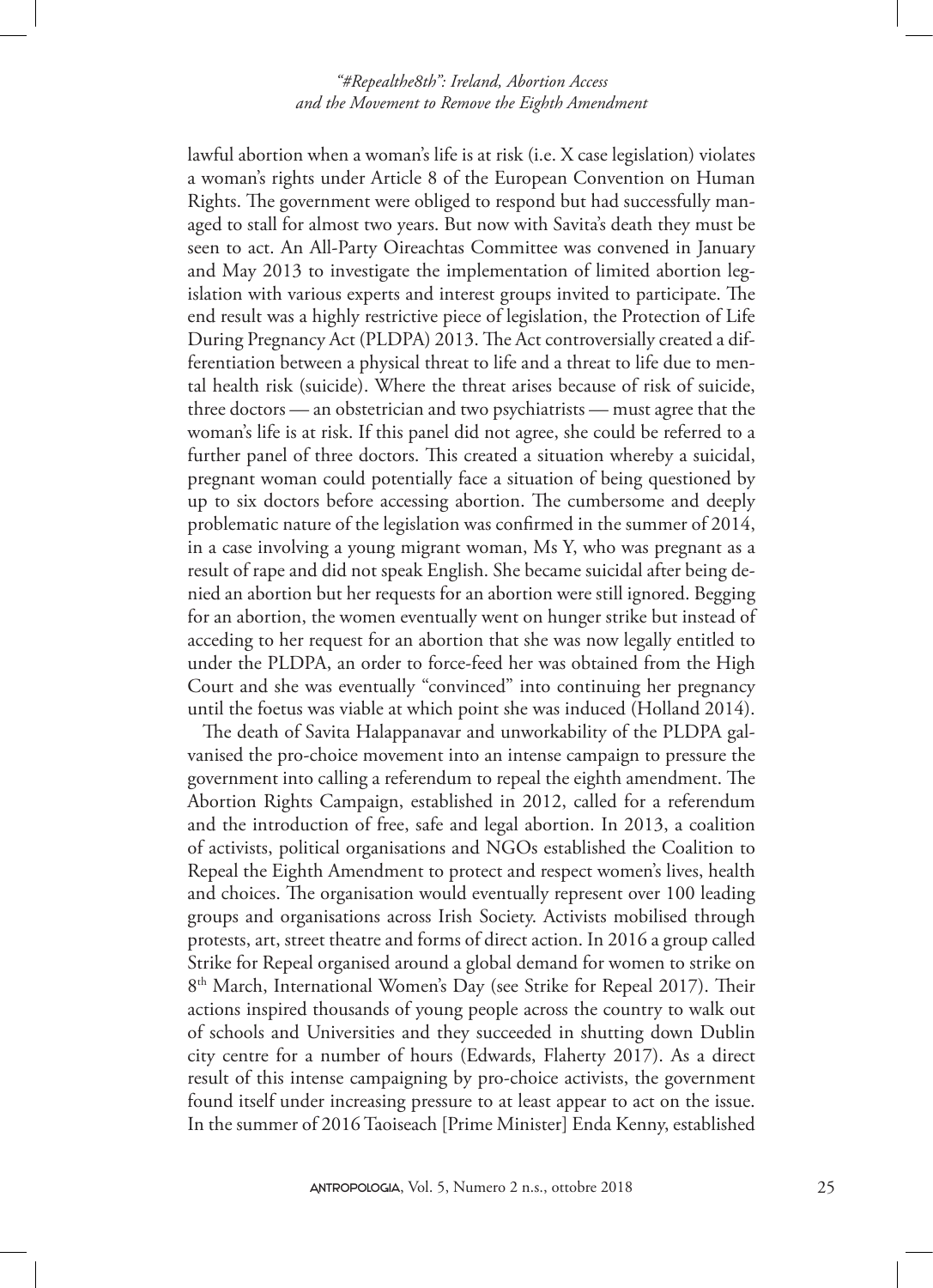a Citizens' Assembly to consider the issue of the eighth amendment and to make a series of recommendations on abortion to Parliament. Members of the public, representative groups and citizen organisations were invited to make submissions. The Assembly heard from a wide range of medical and legal experts, advocates from human rights groups, as well as campaigning and civil society organisations. Most significantly of all the Assembly heard from women; women who had had abortions, and from women who had decided to continue with their pregnancies. This was first time in the history of the State's engagement with the issue of abortion that women's voices and direct experiences were publicly heard and listened to. Members of the Assembly credited hearing these experiences with helping to change or clarify their thoughts on the issue (Citizens' Assembly 2018). Following extensive discussions and deliberations the Assembly recommended that Article 40.3.3 of the Constitution should not be retained in full and that it should be a matter for Parliament to decide how to legislate on these issues. The Assembly members then made recommendations to Parliament that access to abortion should be available in the following circumstances: available up to 12 weeks without restrictions as to reasons; abortion should be available up to 22 weeks in cases where pregnancy is a result of rape; on the grounds of foetal diagnosis of serious disability; and where there is a risk to the health of the pregnant woman; abortion should also be available with no gestational limits on the grounds of a diagnosis of fatal foetal abnormality and where there was a serious risk to health or life of the pregnant woman. Following the Citizens' Assembly, a cross-party parliamentary committee was tasked with examining their recommendations. This Committee heard additional evidence from medical, legal and human rights experts. In December 2017, the Committee made the following recommendations; that Article 40.3.3 should be removed from the Constitution; that having an abortion in Ireland would no longer be a criminal offence; that abortion without restriction as to reason should be permitted up to 12 weeks; that abortion with gestational limits set by medical best practice should be permitted for reasons of fatal foetal abnormality or risk to health, including mental health, of the woman. These recommendations were then considered by the government in January 2018, who announced that a referendum to remove the eighth amendment would be held in the summer of 2018. The Minister for Health published a General Scheme of a Bill to regulate Termination of Pregnancy which set out the heads of the legislation that could be introduced if Article 40.3.3 was removed. The key points of the bill are: abortion would be legal on the grounds of a risk to the life of or a serious risk to the health of the pregnant woman but only until the point when the foetus is not viable; abortion would be permitted on the grounds of a foetal condition which is likely to lead to death before or shortly after birth; abortion would be permitted up to 12 weeks of pregnancy. On 25 May 2018 the electorate voted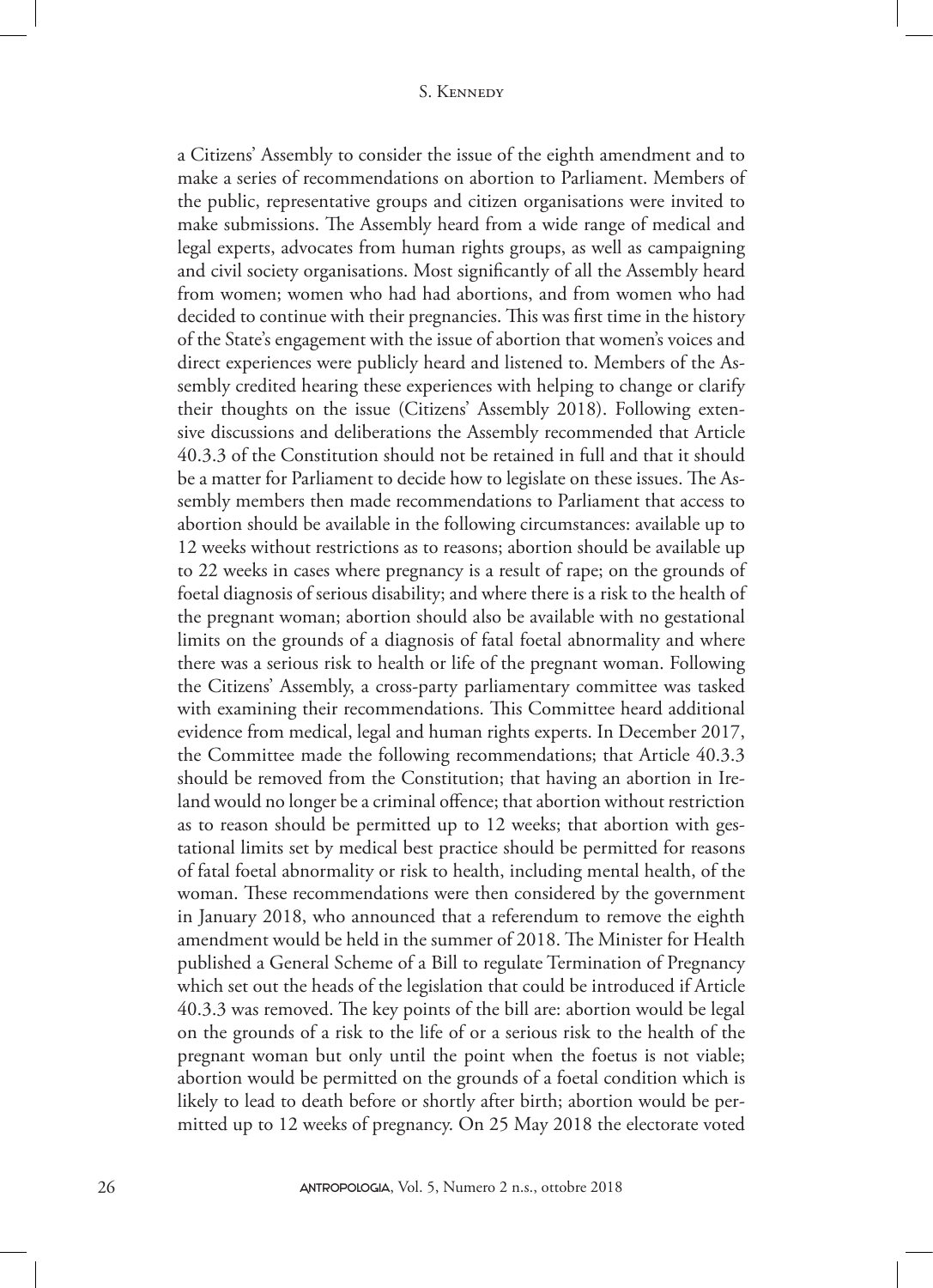in overwhelming number to remove the eighth amendment and replace it with a provision enabling the Oireachtas to legislate for abortion provision.

While the history of the campaign to repeal the eighth amendment has yet to be written there are a numbers of tentative conclusions that we can draw from the important referendum result of May 2018. Firstly, the campaign can be characterised as a genuinely grassroots movement that involved onthe-ground work by thousands of young people who are likely to be characterised by professional political operatives as "politically inexperienced". Secondly, the campaign was run by women; from the leadership level of the national "Together for Yes" campaign, to the local campaign groups operating on the ground. This type of leadership and activism was largely invisible to media and political commentators who are conditioned to view political issues through a largely male, conservative, and party-political focused lens. As a result there is much work to be done on understanding the genuinely revolutionary implications of the campaign, both nationally and internationally. The third noteworthy feature of the repeal campaign was its timing. The campaign occurred at a moment when mainstream democratic politics have rarely seemed more fragile. As the Yes campaign maintained a modest lead in the polls throughput the campaign, political commentators were at pains to point out that Repeal could fall foul of right-wing populism, becoming the next Brexit or Trump. Instead, the repeal campaign embodied civil and political engagement at its best and for many became the embodiment of genuine participatory democracy. Finally, as expressed in the post-referendum feelings of euphoria and delight, Ireland, and particularly women living in Ireland, now have an opportunity to emerge from it painful and damaging past and to create a new future of just possibility.

# **Conclusions**

The Irish philosopher Richard Kearney has noted the importance and normative role of narrative in the development of a national identity: narratives create "a distinctive sense of cultural self-identification and self-imagining in the guise of narrative voice or viewpoint" and thus serve to "legitimate or delegitimate the political social and cultural tenure" of a community (1997, p. 189 n. 1). In other words, we need to understand and acknowledge both ourselves and our collective history. Extending this metaphor, one could argue that the campaign to repeal the eighth amendment forced Ireland to acknowledge both itself and its painful past. This campaign was a long time in the making; it roots can be found in early days of Irish second wave feminism and in the dark days of the 1980s when feminists and activists fought to support and empower women to make their own choices. For much of this time women's voices and experiences of abortion were silenced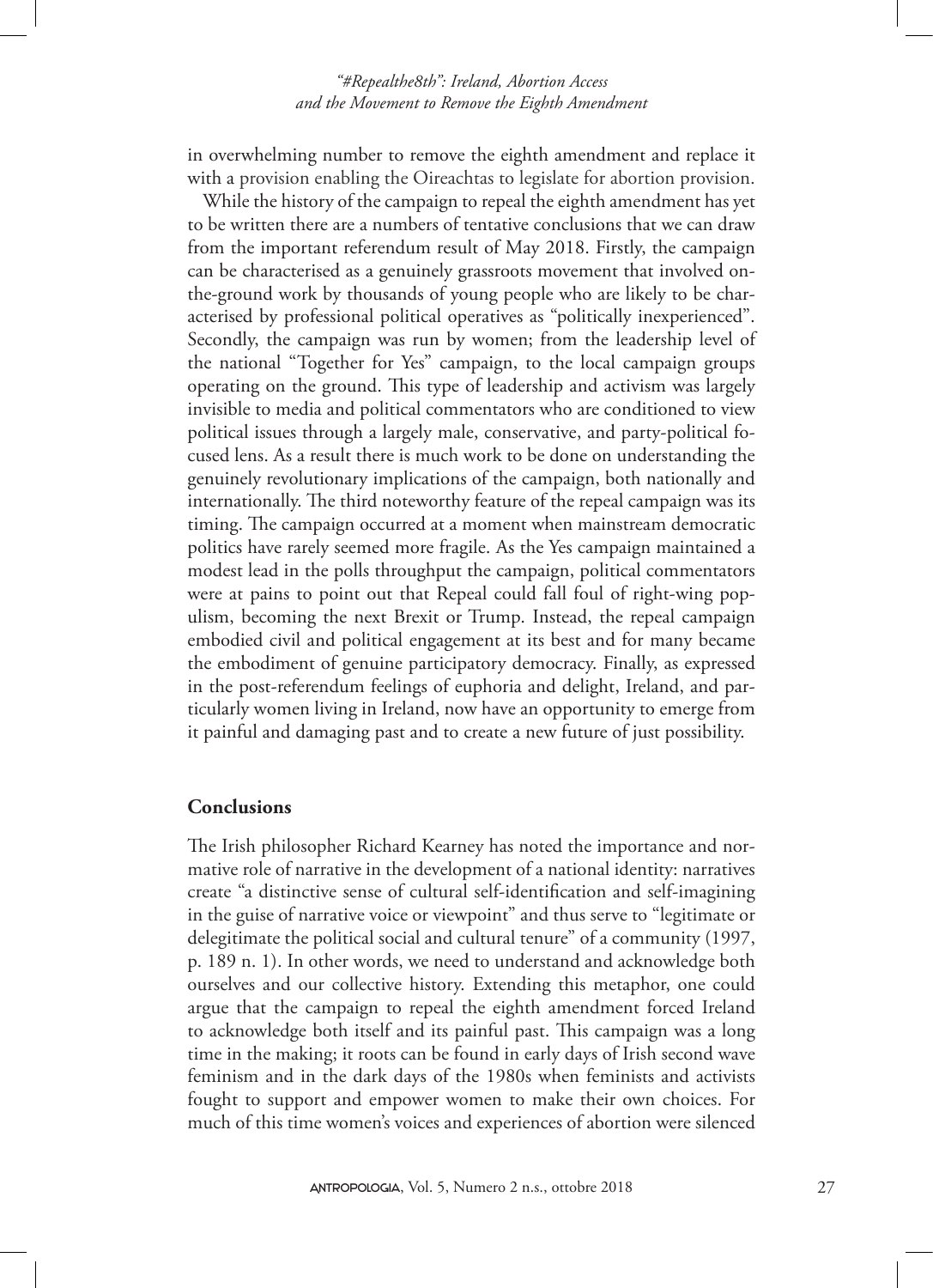and ignored. Therefore one of the most notable and deliberate features of the recent campaign to repeal the eighth amendment was the inclusion of women voices and experiences of pregnancy and abortion. For a country whose entire history around sex and sexuality has largely been characterised by silence and shame this was remarkable. If, as Carol Sanger argues, citizens are not just subjects of the law, but "are also supposed to make law, directly or indirectly" then "we cannot advance how we and our representatives think about something – and certainly not how it should be regulated – until we start talking about it (2017, p. xiii). This conversation began with the X case in 1992 and was reignited around the tragic death of Savita Halappanavar. It started with what are sometimes known as the "hard cases"; cases involving rape, serious risk to health or cases of fatal foetal abnormality but it also quickly became about the everyday experiences of women who travelled abroad or took the abortion pill, because given their own particular set of circumstances, they simply did not want to be pregnant. For a country which had derived much of its identity from telling stories about women, the repeal referendum afforded women a unique opportunity to tell their own stories. Understood in this way, perhaps the result of the referendum should be less surprising that it initially appeared.

## **References**

- Aiken, A., Gomperts, R., Trussell, J., (2017), Experiences and Characteristics of Women Seeking and Completing At-home Medical Termination of Pregnancy Through Online Telemedicine in Ireland and Northern Ireland, *British Journal of Obstetrics & Gynaecology,* 124, 8, pp. 1208-1215.
- Bacik, I., (2013), Legislating for Article 40.3.3°, *Irish Journal of Legal Studies,* 3, 3, pp. 18-35.
- Backus, M. G., (1999), *The Gothic Family Romance*, Durham, NC, Duke University Press.
- Bloomer, F., O'Dowd, K., (2014), Restricted access to abortion in the Republic of Ireland and Northern Ireland: exploring abortion tourism and barriers to legal reform, *Culture, Health & Sexuality*, 16, 4, pp. 366-380.
- Bunreacht na hÉireann / Constitution of Ireland (1937), [Online] Available; http://www.irishstatutebook.ie/eli/cons/en (May 18, 2018).
- Cacciaguidi-Fahy, S., (2005), The Substantive Issue and the Rhetoric of the Abortion Debate in Ireland in Wagner, A., Summerfield, T., and Benavides Vanegas, S. F., eds., *Contemporary Issues of the Semiotics of Law,*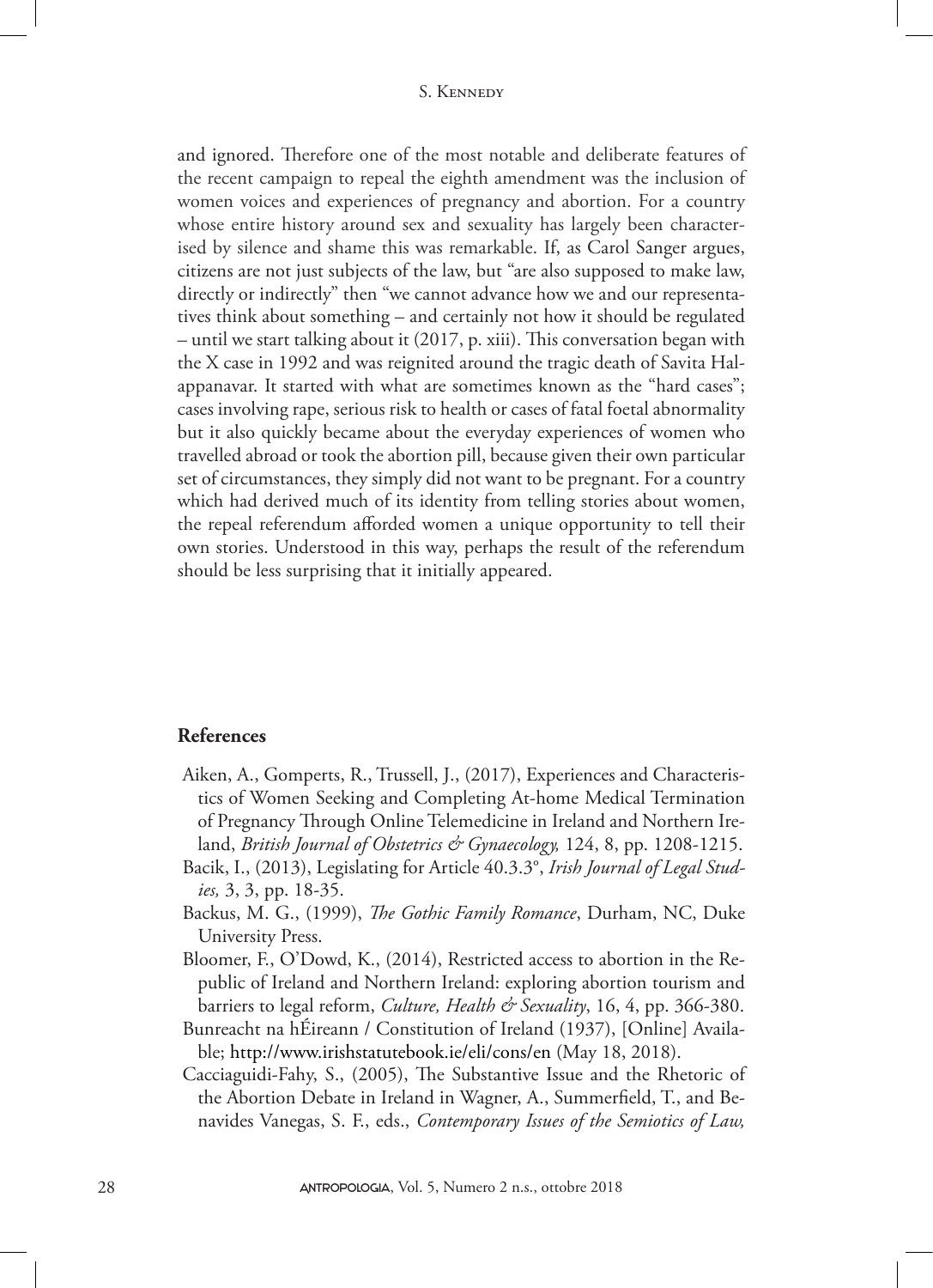London, Hart, pp. 141-64.

- Citizens' Assembly, "The Eighth Amendment to the Constitution" [Online] Available: https://www.citizensassembly.ie/en/The-Eighth-Amendment-of-the-Constitution/The-Eighth-Amendment-of-the-Constitution.html (May 12, 2018).
- Cullen, P., (2015, February 21), New report reveals sharp rise in number of maternal deaths. *Irish Times.* Retrieved from
- https://www.irishtimes.com/news/health/new-report-reveals-sharp-rise-innumber-of-maternal-deaths-1.2111831
- Connolly, L., (2003), *The Irish Women's Movement: From Revolution to Devolution,* Dublin, Lilliput Press.
- Connolly, L., O'Toole., T., (2005), *Documenting Irish Feminisms: The Second Wave*, Dublin, Woodfield Press.
- Conrad, K., (2001), Fetal Ireland: national bodies and political agency, *Eire Ireland*, 36, 34, pp. 153-173.
- Conrad, K., (2004), *Locked in the Family Cell: Gender, Sexuality, and Political Agency in Irish National Discourse*, Madison, University of Wisconsin Press.
- Cooney, J., (2003), *John Charles McQuaid: Ruler of Catholic Ireland,* Dublin, O'Brien Press.
- Cronin, M. G., (2012), *Impure Thoughts: Sexuality, Catholicism and Literature in Twentieth-Century Ireland,* Manchester, Manchester University Press.
- De Londras, F., (2012 February 22), Past time for meaningful 'Action on X' *Magill,* retrieved from https://magill.ie/society/past-time-meaningful-action-x
- Doherty, C., Redmond, S., (2015), The Radicalisation of a New Generation of Abortion Rights Activists, in Conlon, C., Kennedy, S., and Quility, A., eds., *The Abortion Papers Ireland: Volume* 2, Cork, Cork University Press, pp. 270-274.
- Edwards, E., Flaherty R., (2017, March 8), Thousands march against Eighth Amendment in Dublin, *The Irish Times.* Retrieved from https:// www.irishtimes.com/news/politics/thousands-march-against-eighthamendment-in-dublin-1.3002375
- Ferriter, D., (2009), *Occasions of Sin: Sex & Society in Modern Ireland,* London, Profile Books.
- Fletcher, R., (2005), Reproducing Irishness: Race Gender, and Abortion Law, *Canadian Journal of Women and Law*, 17, 2, pp. 356-404.
- Gray, B., Ryan, L., (1998), The Politics of Irish Identity and the Interconnections between Feminism, Nationhood and Colonialism, in Roach Pierson, R., Chaudhuri, N., eds. *Nation, Empire, Colony: Historicizing Gender and Race,* Bloomington, Indiana University Press, pp. 121-38.

Holland, K., (2013), *Savita: A Tragedy that Shook a Nation*, Dublin, Tran-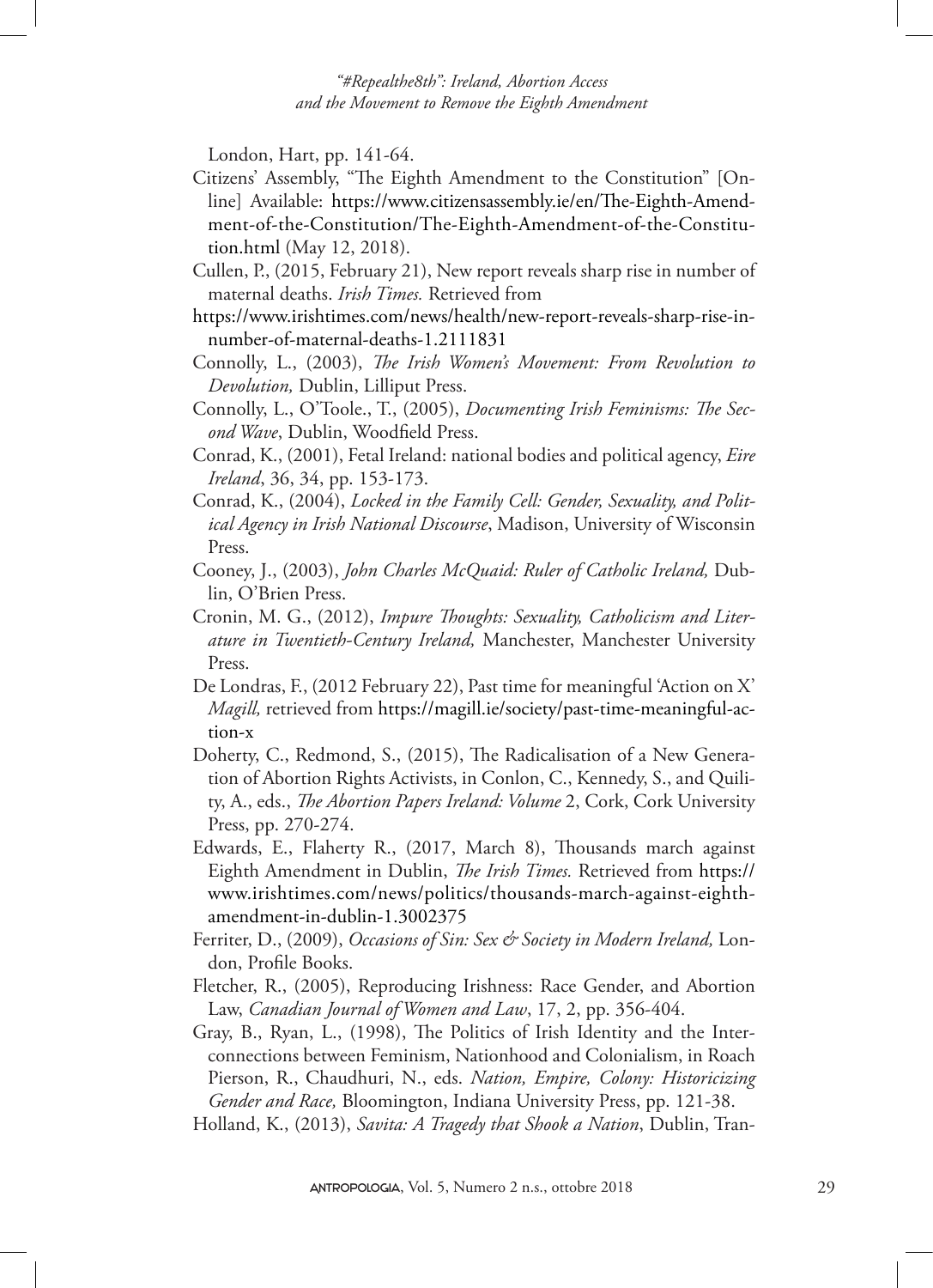sworld.

- Holland, K., (2014, October 4) Timeline of Ms Y Case, *The Irish Times.* Retrieved from http://www.irishtimes.com/news/social-affairs/timelineof-ms-y-case-1.1951699
- Holland, K., (2017, October 19), Eighth Amendment 'played major role in Savita's death, *The Irish Times.* Retrieved from https://www.irishtimes. com/news/social-affairs/eighth-amendment-played-major-role-in-savitas-death-1.3261037
- Hug, C., (1999), *The Politics of Sexual Morality in Ireland*, London, Macmillan.
- Inglis, T., (1998), *Moral Monopoly: The Rise and Fall of the Catholic Church in Modern Ireland*, Dublin, University College Dublin Press.
- Inglis, T., (2003), *Truth, Power and Lies: Irish Society and the Case of the Kerry Babies,* Dublin, UCD Press.
- Kearney, R., (1997), *Postnationalist Ireland: Politics Culture Philosophy,*  London, Routledge.
- Luibhéid, E., (2013), *Pregnant on Arrival: Making the illegal Immigrant*, Minneapolis, University of Minnesota Press.
- McAvoy, S., (1999), The Regulation of Sexuality in the Irish Free State, 1929-1935, in Malcolm, E., Jones, G., eds., *Medicine, Disease and the State in Ireland 1650-1940*, Cork, Cork University, pp 253-66.
- McDonagh, S., (1992), *The Attorney General v. X and Others: Judgments of the High Court and Supreme Court. Legal Submissions made to the Supreme Court,* Dublin, Incorporated Council of Law Reporting for Ireland.
- Meaney, G., (1990), *Sex and Nation: Women in Irish Culture and Politics* Dublin, Attic Press.
- Meaney, G., (2010), *Gender, Ireland and Cultural Change*. New York: Routledge.
- Mokyr, J., Ó Gráda, C., (1984), New Developments in Irish Population History, 1700-1850, *The Economic History Review,* 37, 4, pp. 473-488.
- Muldowney, M., (2015), Breaking the Silence: Pro-Choice Activism on Ireland since 1983, in Redmond, J., Tiernan, S., McAvoy, S., McAuliffe, M., eds., *Sexual Politics in Modern Ireland*, Dublin, Irish Academic Press, pp. 127-147.
- Oaks, L., (1997), Irishness, Eurocitizens, and Reproductive Rights, in Franklin, S., Ragoné, H., eds., *Reproducing Reproduction*: *Kinship, Power, and Technological Innovation,* Philadelphia, University of Pennsylvania, pp. 132-155.
- O'Reilly, E., (1992), *Masterminds of the Right,* Dublin, Attic Press.
- O'Toole, F., (2014, August 26), Why Ireland became the only country in the democratic world to have a constitutional ban on abortion, *The Irish Times.* Retrieved from https://www.irishtimes.com/news/politics/whyireland-became-the-only-country-in- the-democratic-world-to-have-a-